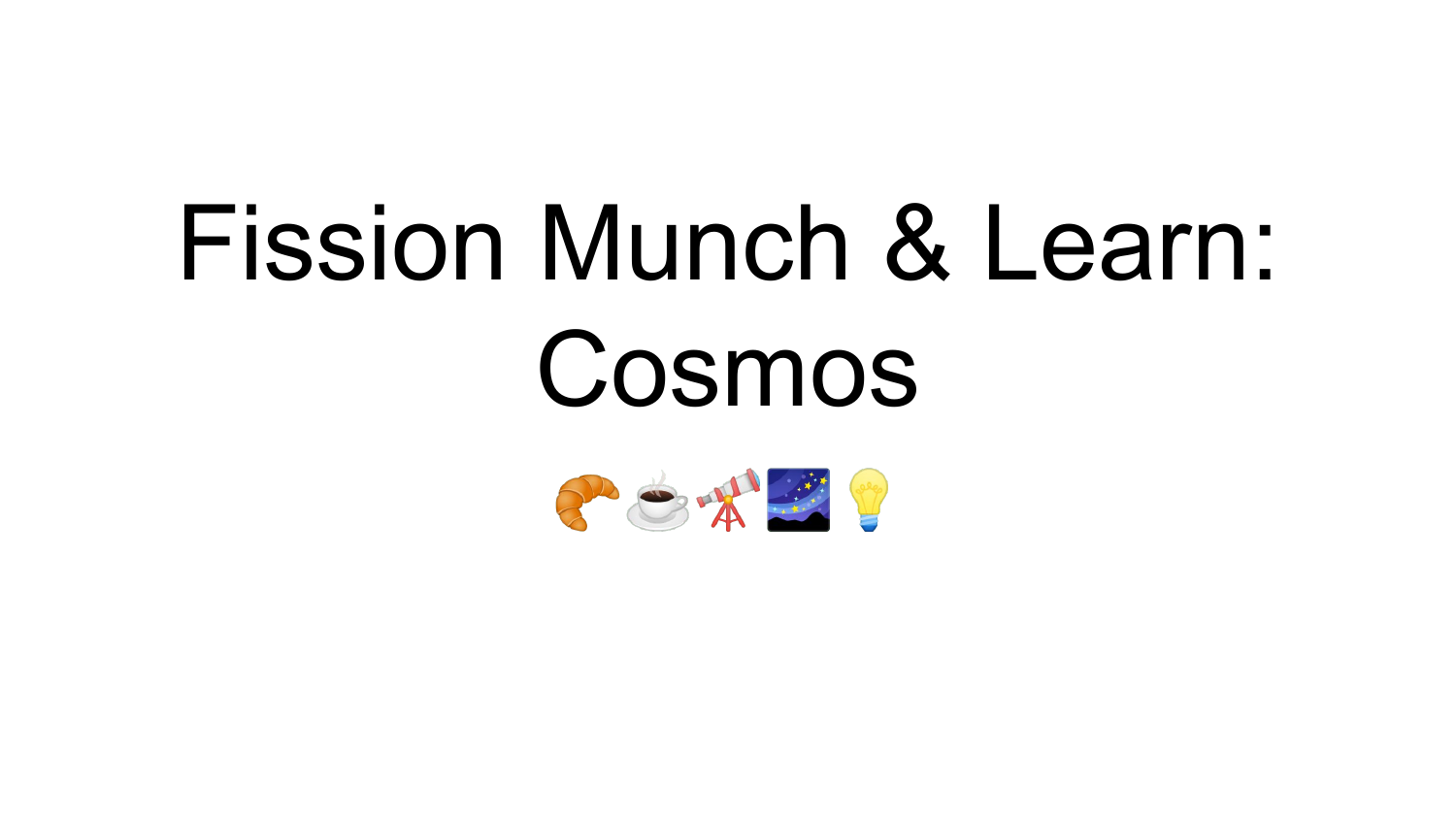## What is Cosmos?

- A decentralized network of interconnected blockchains
- Each blockchain runs a Byzantine Fault Tolerant (BFT) consensus algorithm like Tendermint
- Blockchains built with the Cosmos SDK can be lightweight and focused around a single application
- Blockchains talk to each other and blockchains outside of Cosmos to accomplish broader goals

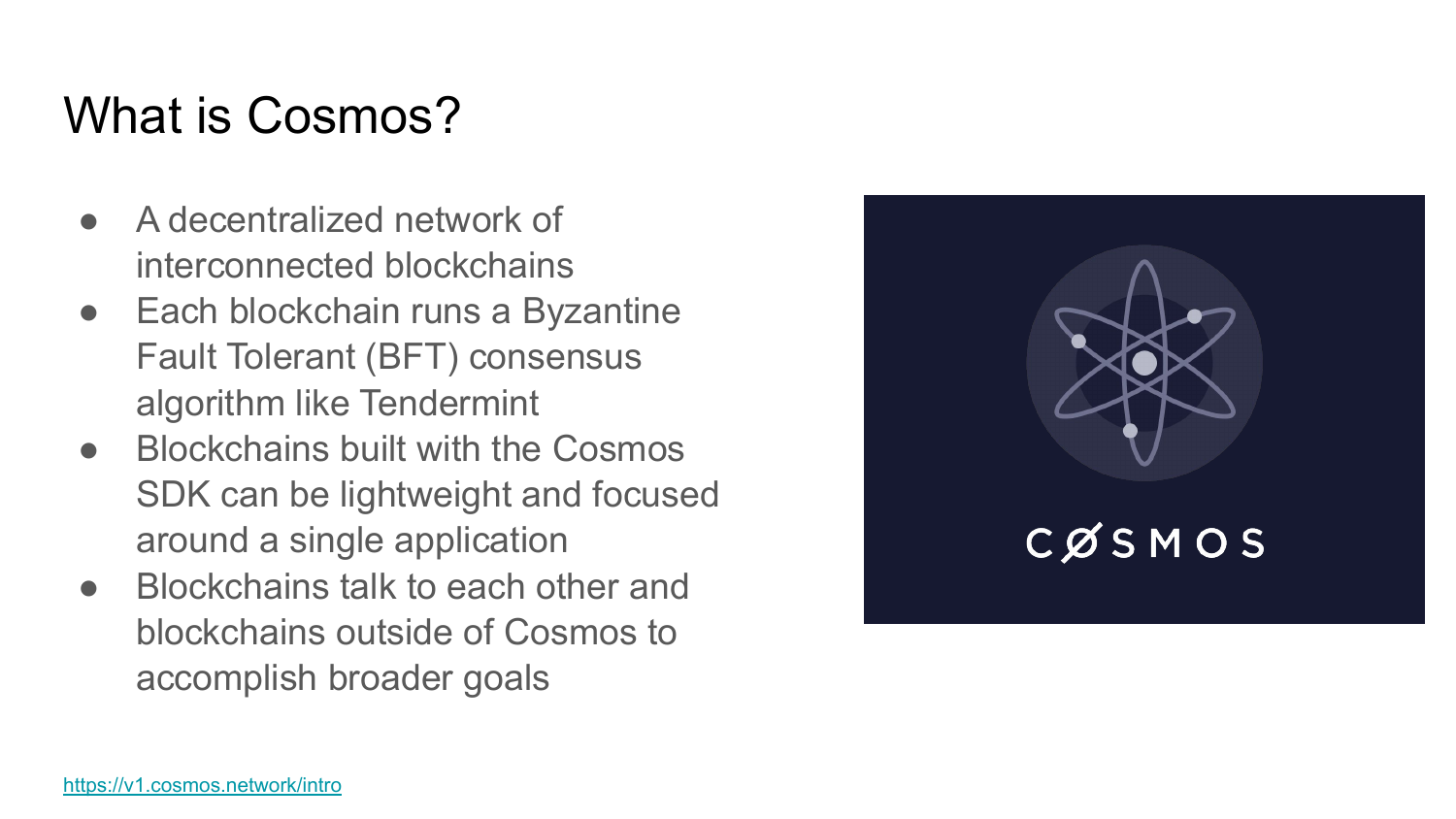## What is a Blockchain?

- A digital ledger maintained by a set of validators
- The ledger is correct even if some of the validators are malicious
- No central authority
- The goal is to replicate the ledger so that each honest validator sees the same ledger
- The ledger is a chain of blocks
- Transactions get added to new blocks on the chain

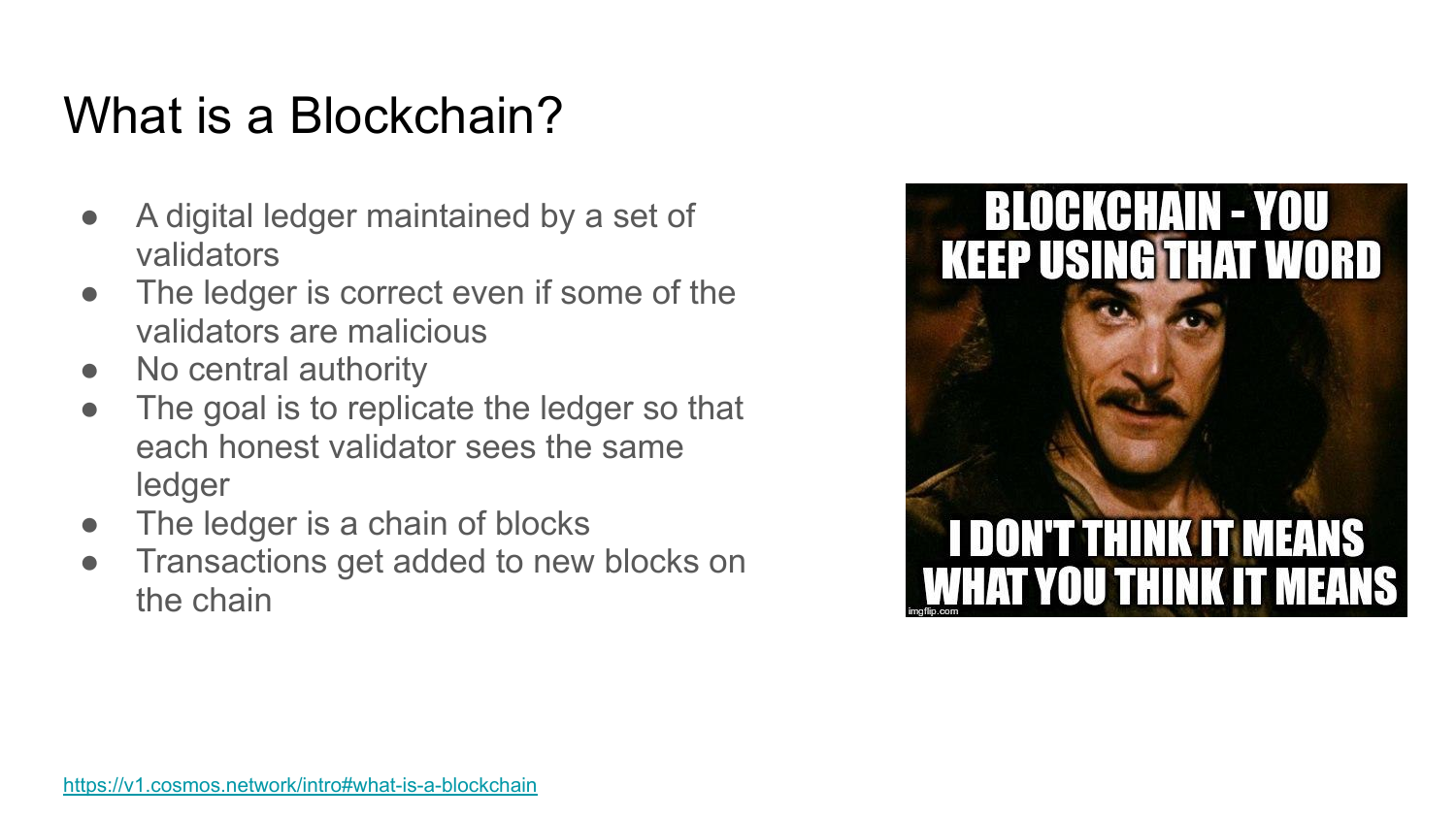#### What is the architecture of a blockchain?

- **● Application.** Update state by processing transactions.
- **● Consensus.** Run consensus to get nodes to agree on state.
- **● Network.** Propagate transactions and consensus-related messages.

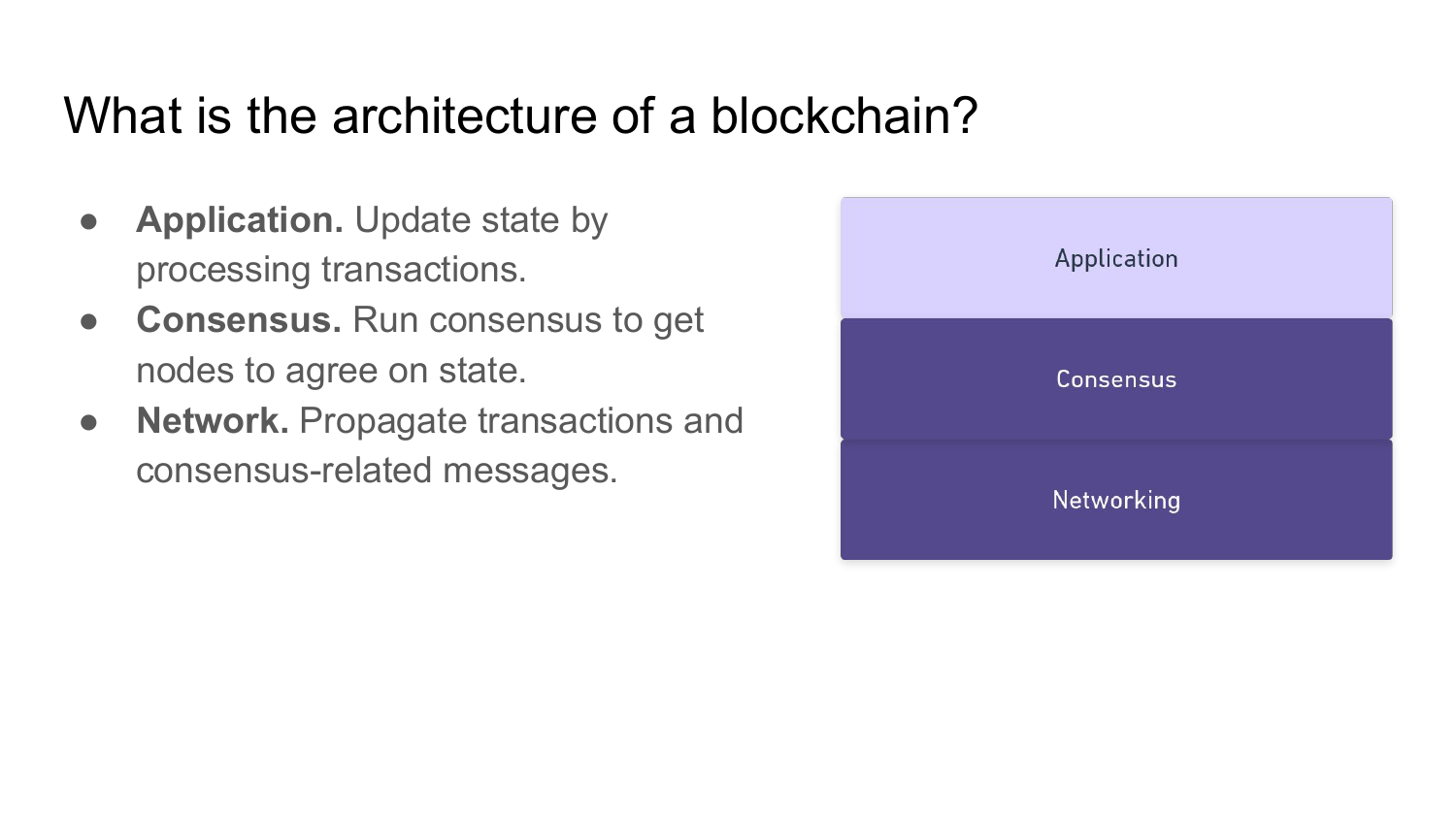## So what about Ethereum?

- **Application.** Ethereum Virtual Machine. Runs smart contracts to process transactions, run dApps, and more.
- **● Consensus.** Currently uses Proof of Work (PoW) to reach consensus, moving to Proof of Stake (PoS).
- **● Network.** Peer to Peer (P2P) communication between nodes.

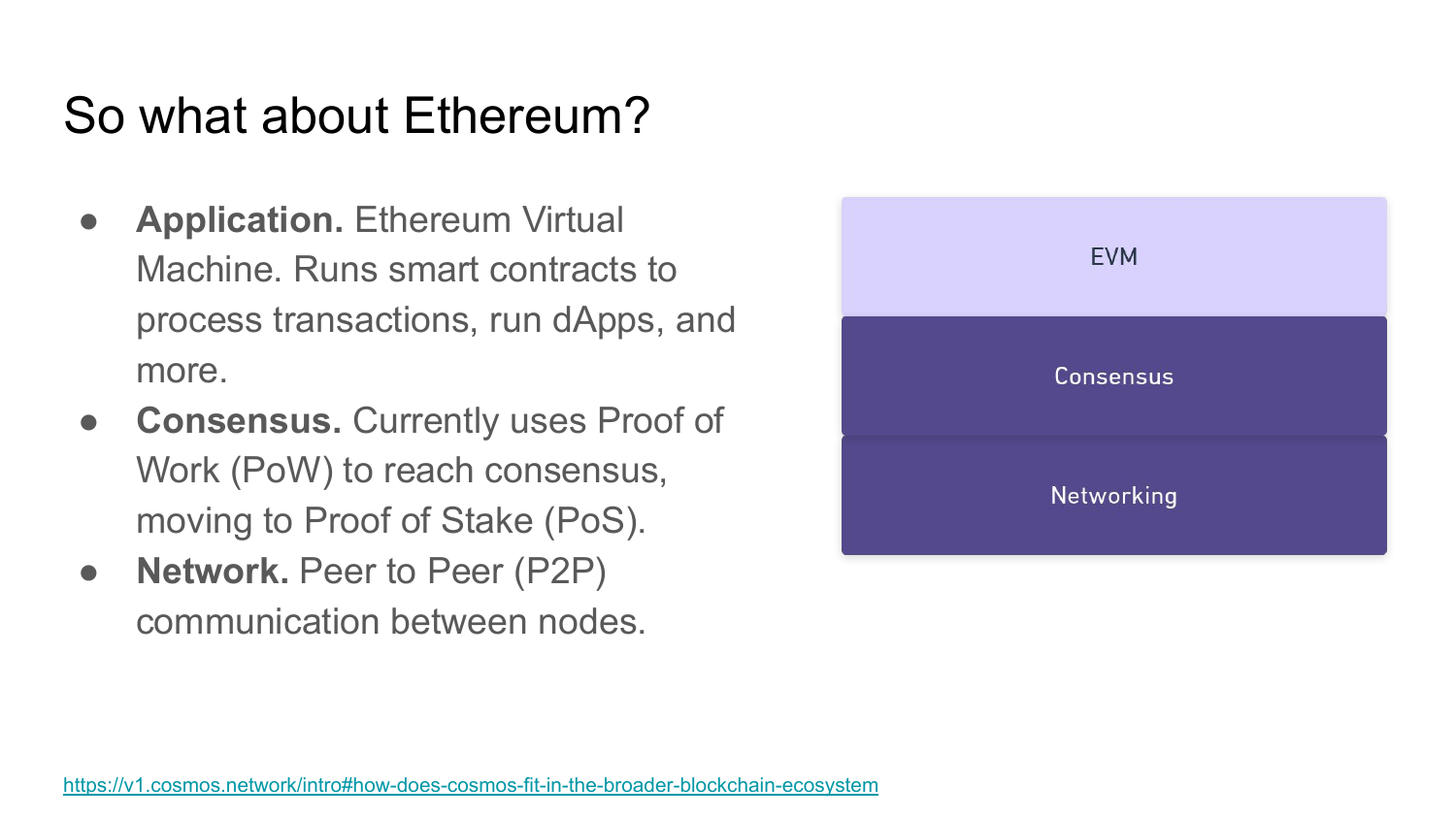## What are the limitations of the EVM?

- **Scalability.** Ethereum dApps compete for 15 transactions per second on a single blockchain.
- **● Usability.** EVM needs to be general purpose, but it must make some choices that are not be ideal for every dApp. Limited set of programming languages that target the EVM.
- **● Sovereignty.** dApps are dependent on decisions Ethereum makes, they aren't fully in control of their destiny.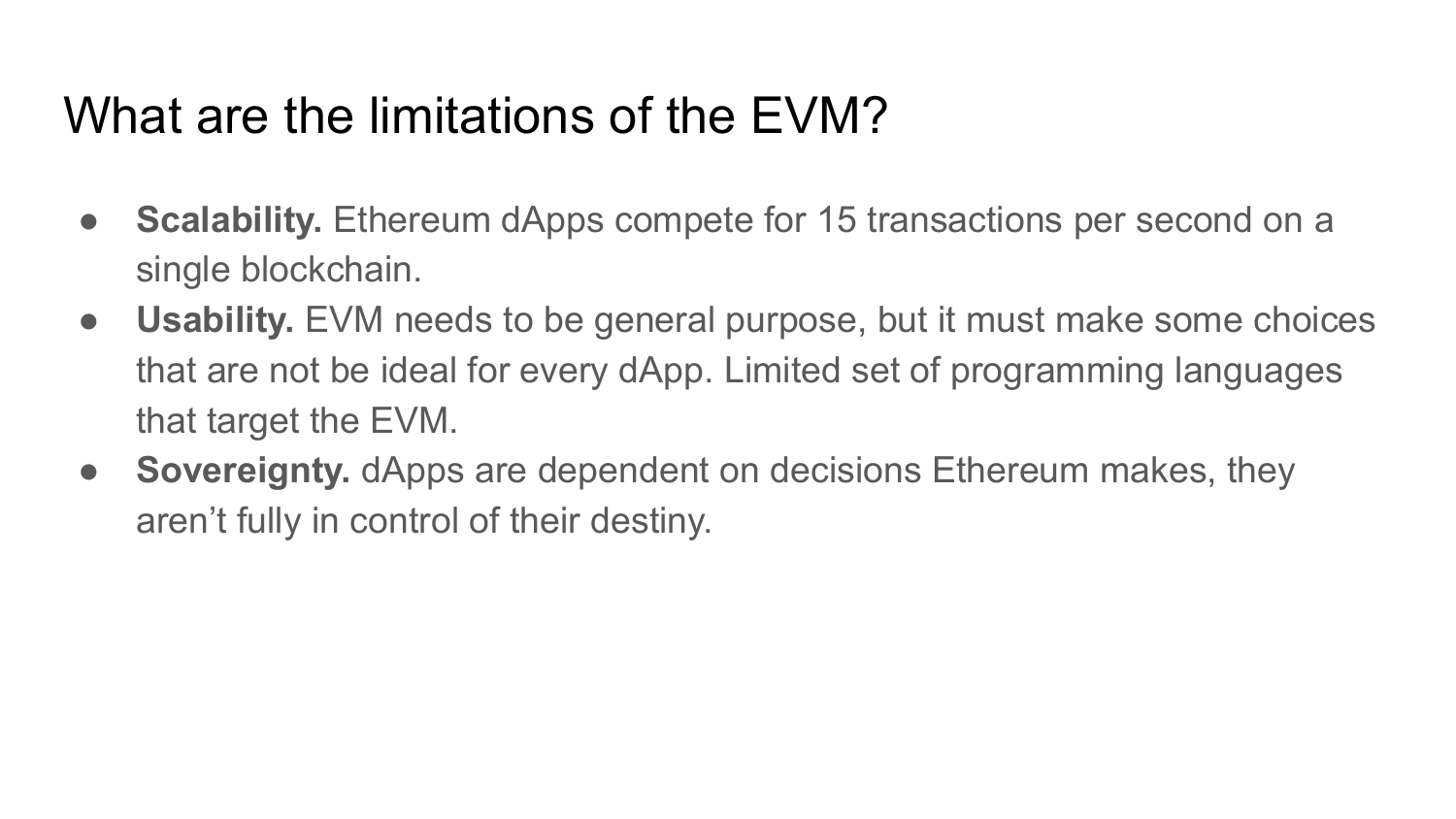## What is Tendermint?

- Tendermint is a generic BFT consensus engine
- **● Application.** Any language can target the Application Blockchain Interface (ABCI).
- **● Consensus.** Tendermint BFT engine for PoS or Proof of Authority (PoA).
- **● Network.** Tendermint BFT engine provides P2P networking.

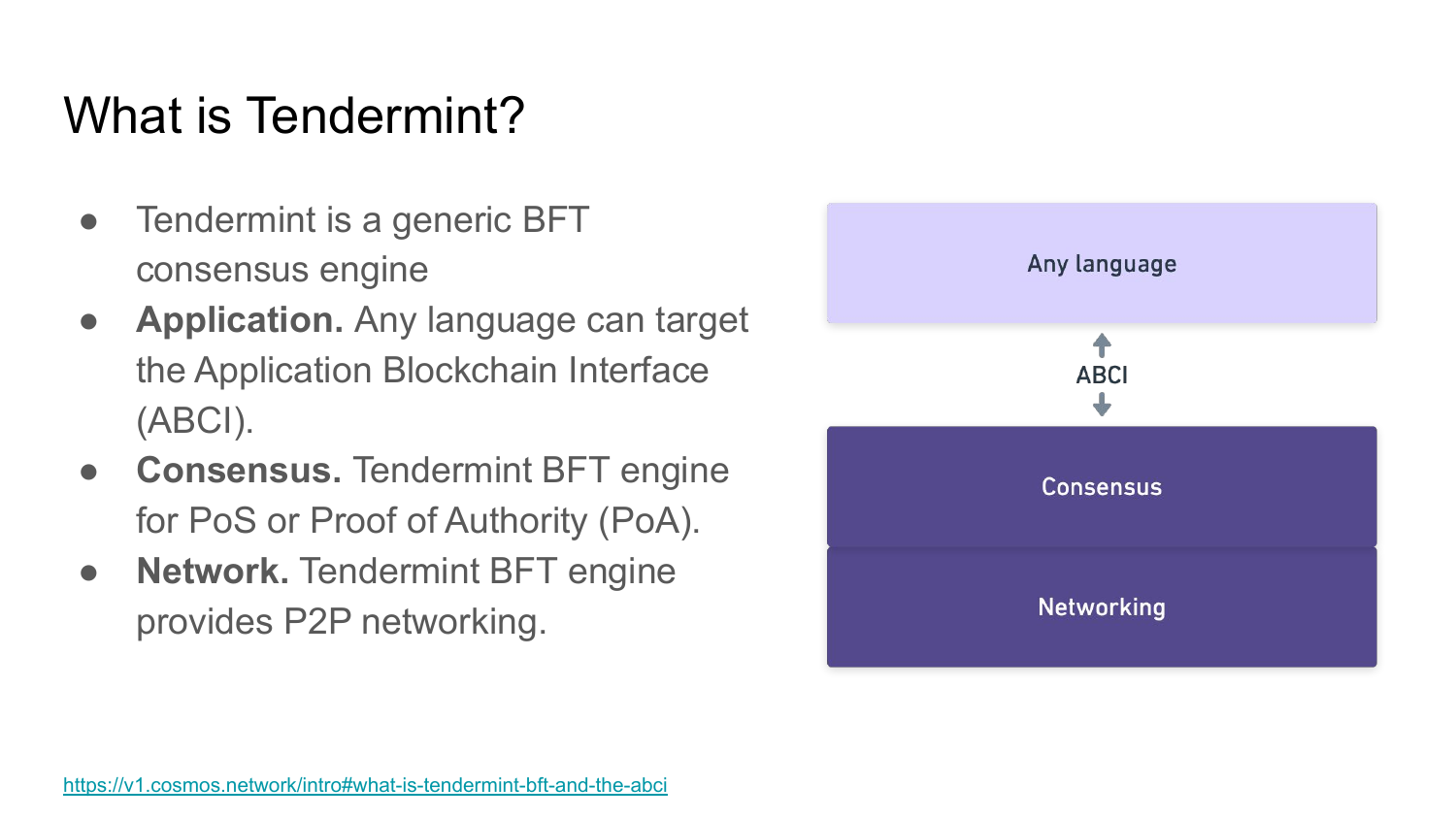## Why is this a good thing?

- **● Performance.** Tendermint BFT block times can be around one second with thousands of transactions per second.
- **Instant Finality.** Forks are never created when we have enough honest validators. Users can be sure their transactions are finalized right away.
- **● Usability.** Applications only need to use the parts of the ABCI that matter to them, which can make them more efficient and secure. Any program language can target the ABCI.
- **Sovereignty.** Applications are fully in control because they have their own blockchain.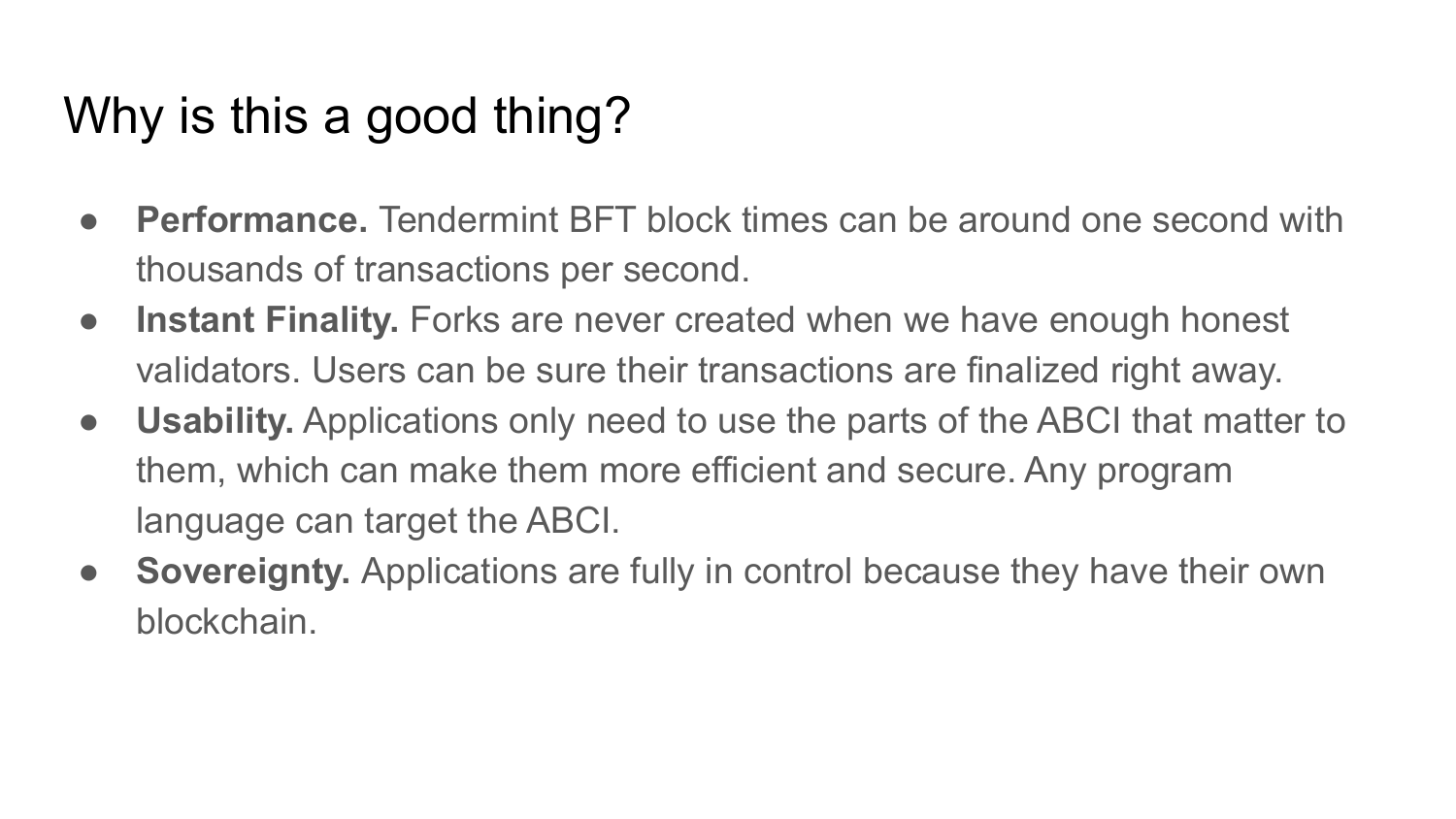## What about the Cosmos SDK?

- The Cosmos SDK is an ecosystem of modules for building application blockchains
- **Application.** Applications made from prebuilt or custom Cosmos SDK modules.
- **● Consensus.** Tendermint BFT engine for PoS or Proof of Authority (PoA).
- **● Network.** Tendermint BFT engine provides P2P networking.

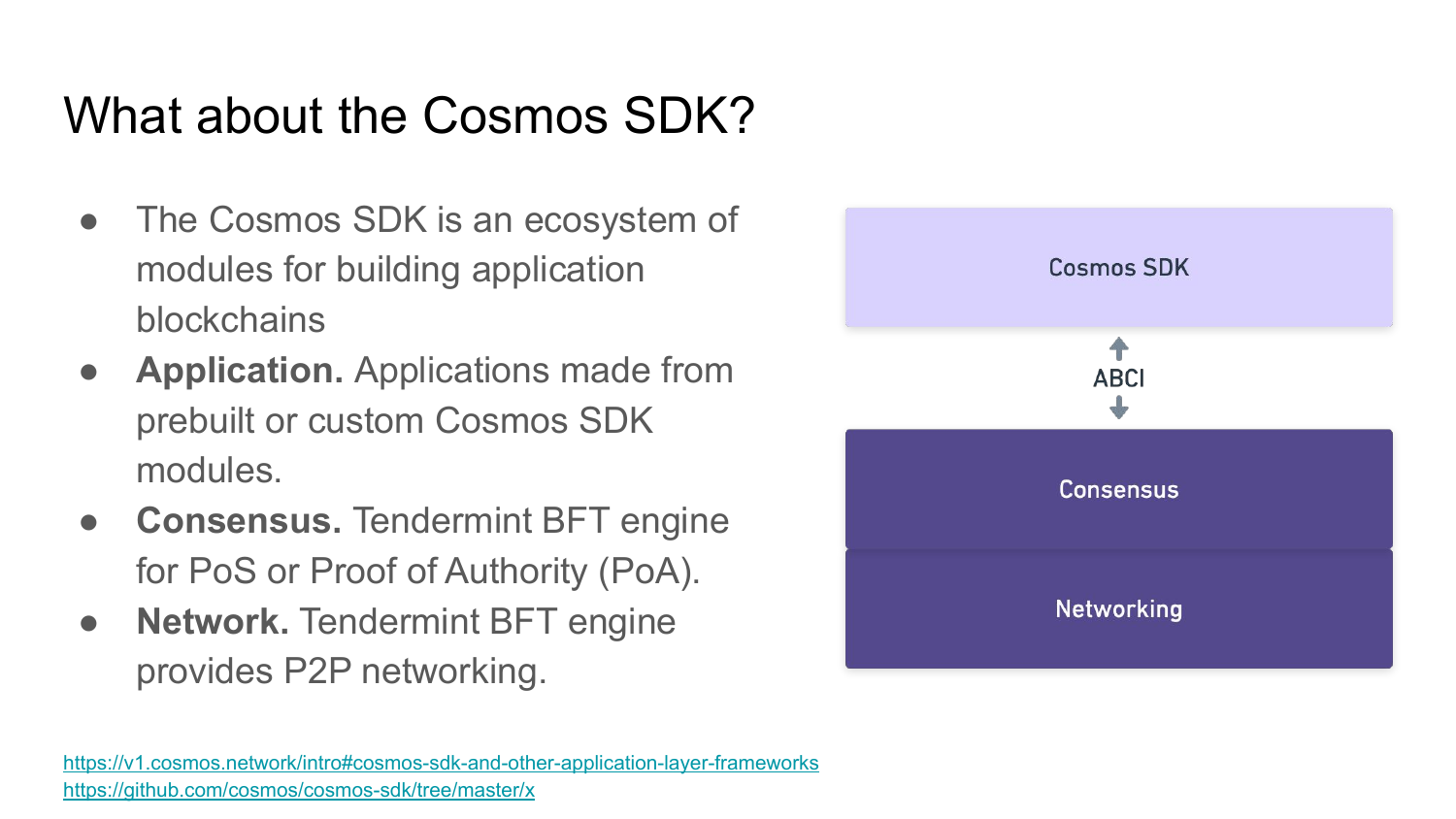## An Internet of Blockchains?

- Now we can all have application blockchains, so how do they talk?
- Blockchains communicate using the Inter-Blockchain Communication protocol (IBC)
- Chains can transfer value (tokens) or data between each other
- Tokens are bonded on one chain, proof of bonding is sent to a second chain, tokens are created on the second chain
- Hubs and zone blockchains form a star network topology to limit the number of connections

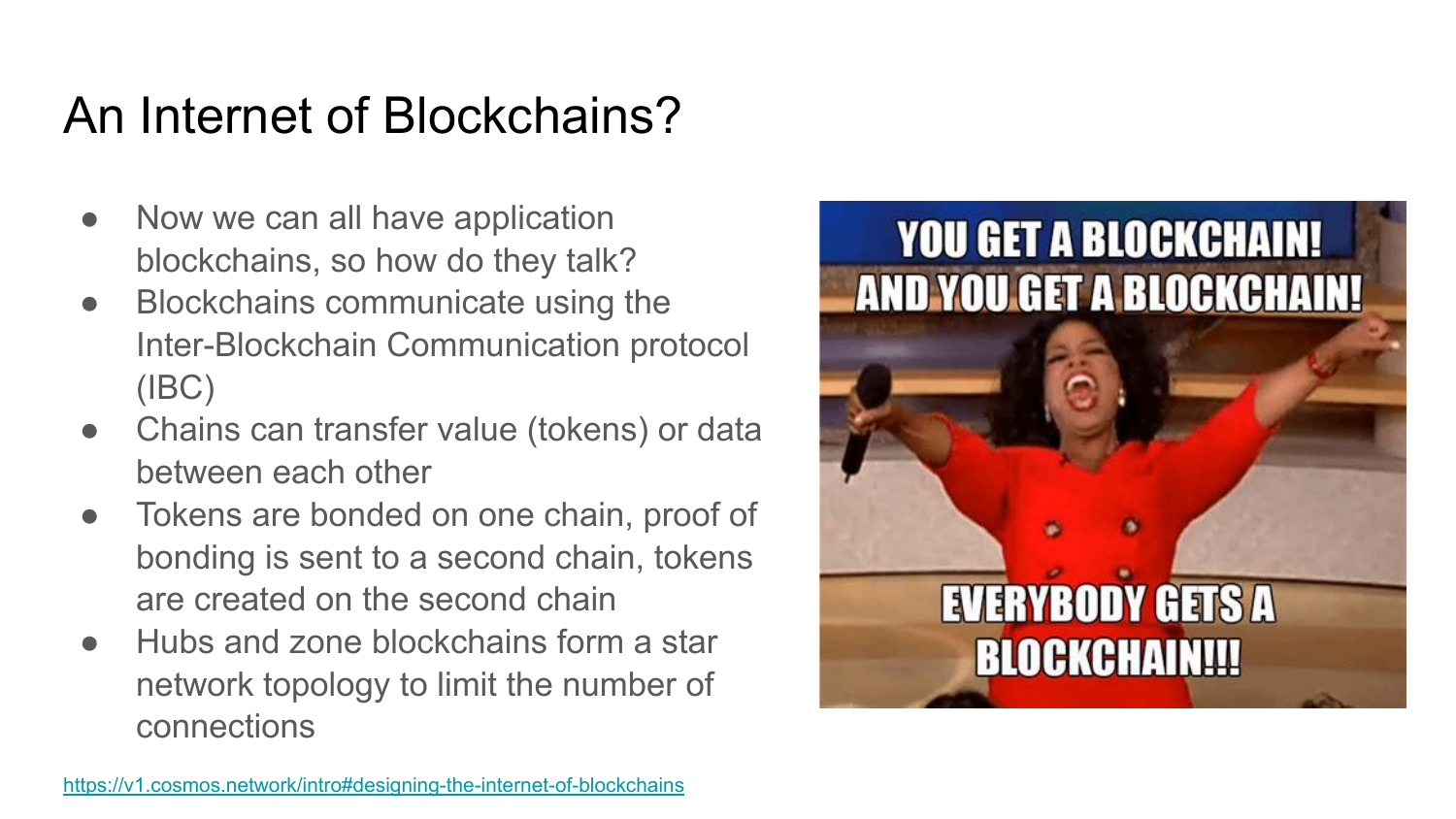## What is Ethermint?

- Started as a research project to build the EVM on top of Tendermint in 2016
- Later ported to the Cosmos SDK
- Interoperable with Ethereum and blockchains in the Cosmos ecosystem
- Bridges are used to interoperate with Ethereum
- Uses fast finality to decide when Ethereum is "final enough" that it isn't likely to fork